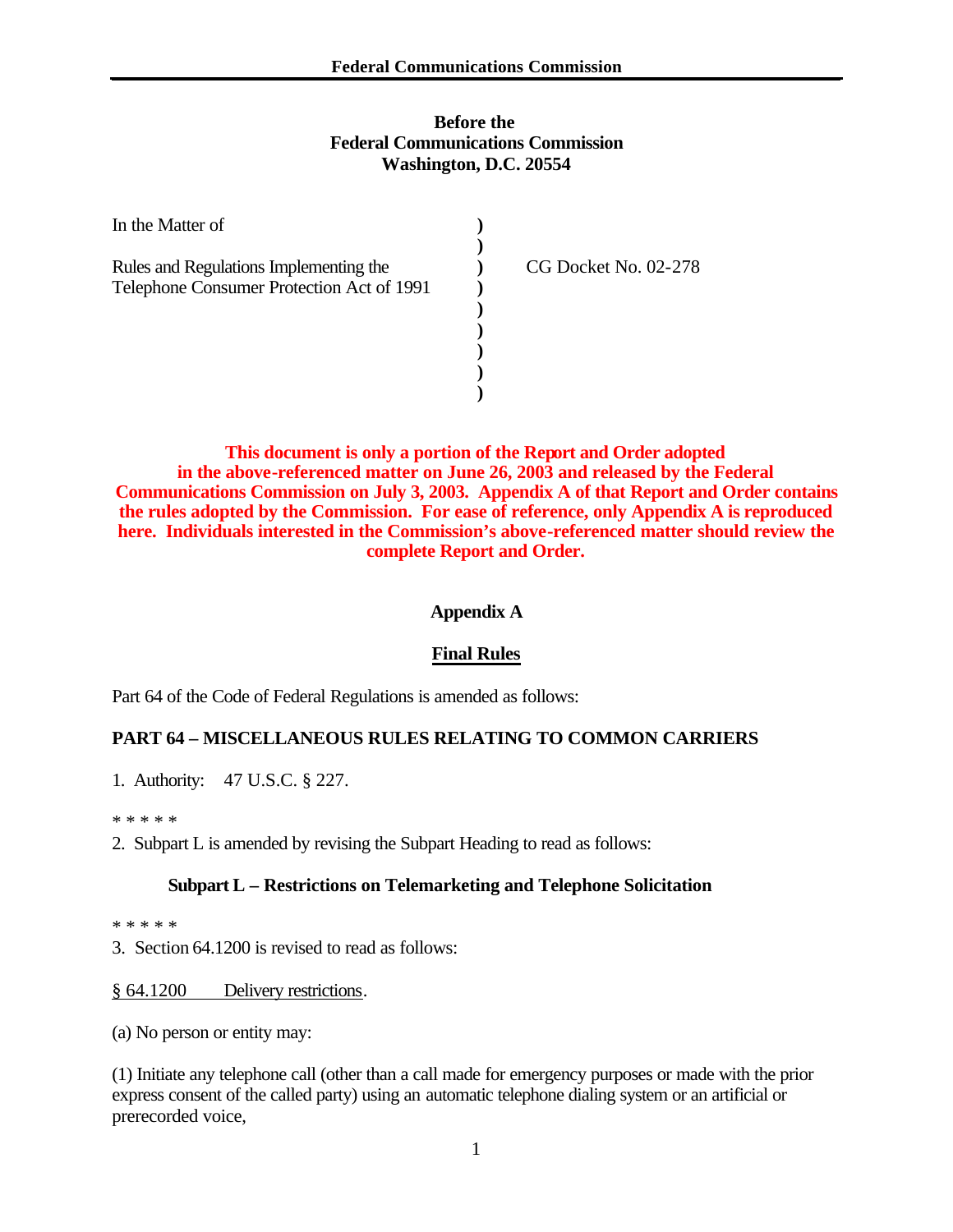(i) To any emergency telephone line, including any 911 line and any emergency line of a hospital, medical physician or service office, health care facility, poison control center, or fire protection or law enforcement agency;

(ii) To the telephone line of any guest room or patient room of a hospital, health care facility, elderly home, or similar establishment; or

(iii) To any telephone number assigned to a paging service, cellular telephone service, specialized mobile radio service, or other radio common carrier service, or any service for which the called party is charged for the call;

(2) Initiate any telephone call to any residential line using an artificial or prerecorded voice to deliver a message without the prior express consent of the called party, unless the call:

(i) Is made for emergency purposes,

(ii) Is not made for a commercial purpose,

(iii) Is made for a commercial purpose but does not include or introduce an unsolicited advertisement or constitute a telephone solicitation,

(iv) Is made to any person with whom the caller has an established business relationship at the time the call is made, or

(v) Is made by or on behalf of a tax-exempt nonprofit organization.

(3) Use a telephone facsimile machine, computer, or other device to send an unsolicited advertisement to a telephone facsimile machine.

(i) For purposes of paragraph (a)(3) of this section, a facsimile advertisement is not "unsolicited" if the recipient has granted the sender prior express invitation or permission to deliver the advertisement, as evidenced by a signed, written statement that includes the facsimile number to which any advertisements may be sent and clearly indicates the recipient's consent to receive such facsimile advertisements from the sender.

(ii) A facsimile broadcaster will be liable for violations of paragraph  $(a)(3)$  of this section if it demonstrates a high degree of involvement in, or actual notice of, the unlawful activity and fails to take steps to prevent such facsimile transmissions.

(4) Use an automatic telephone dialing system in such a way that two or more telephone lines of a multiline business are engaged simultaneously.

(5) Disconnect an unanswered telemarketing call prior to at least 15 seconds or four (4) rings.

(6) Abandon more than three percent of all telemarketing calls that are answered live by a person, measured over a 30-day period. A call is "abandoned" if it is not connected to a live sales representative within two (2) seconds of the called person's completed greeting. Whenever a sales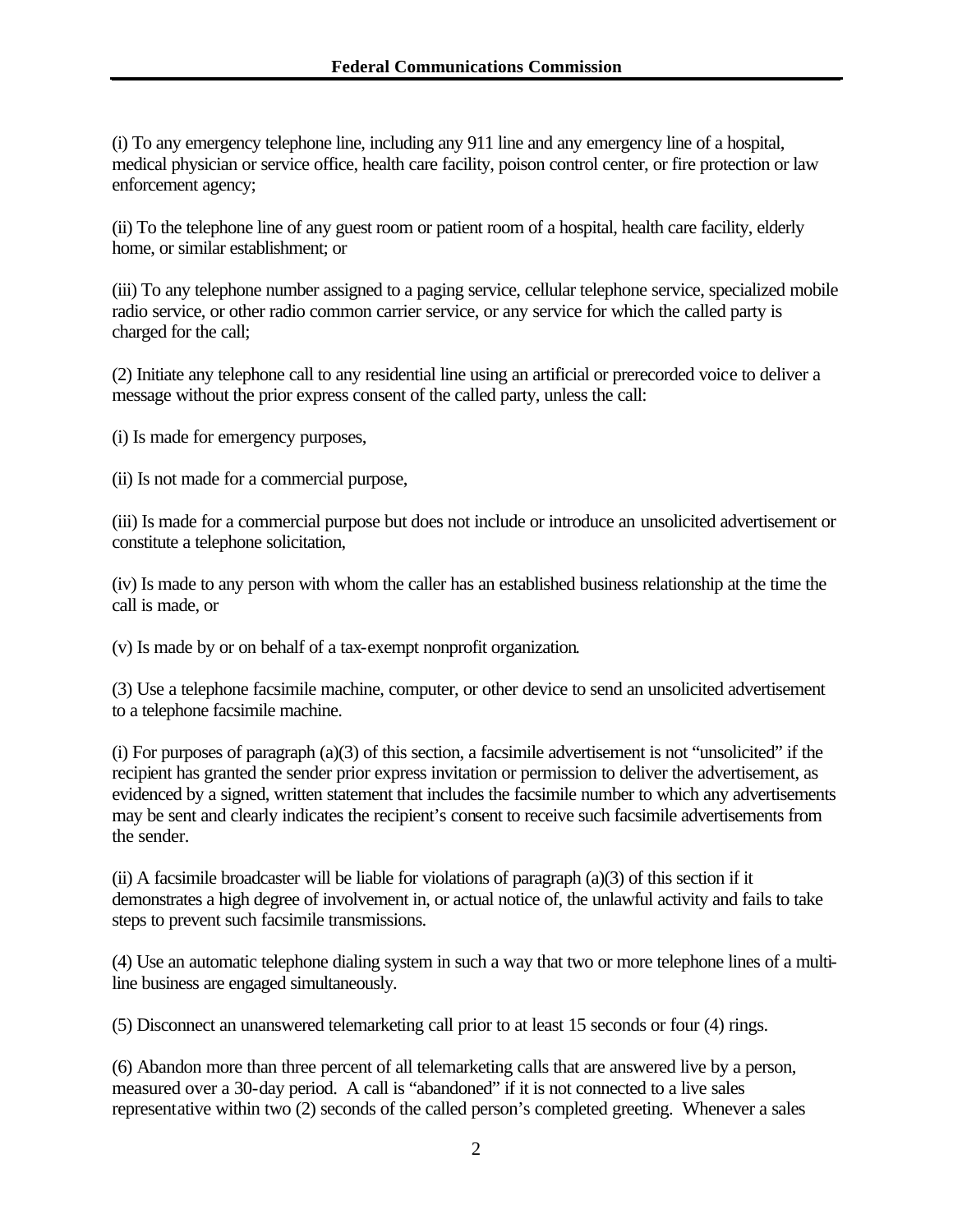representative is not available to speak with the person answering the call, that person must receive, within two (2) seconds after the called person's completed greeting, a prerecorded identification message that states only the name and telephone number of the business, entity, or individual on whose behalf the call was placed, and that the call was for "telemarketing purposes." The telephone number so provided must permit any individual to make a do-not-call request during regular business hours for the duration of the telemarketing campaign. The telephone number may not be a 900 number or any other number for which charges exceed local or long distance transmission charges. The seller or telemarketer must maintain records establishing compliance with paragraph (a)(6) of this section.

(i) A call for telemarketing purposes that delivers an artificial or prerecorded voice message to a residential telephone line that is assigned to a person who either has granted prior express consent for the call to be made or has an established business relationship with the caller shall not be considered an abandoned call if the message begins within two (2) seconds of the called person's completed greeting.

(ii) Calls made by or on behalf of tax-exempt nonprofit organizations are not covered by paragraph (a)(6) of this section.

(7) Use any technology to dial any telephone number for the purpose of determining whether the line is a facsimile or voice line.

(b) All artificial or prerecorded telephone messages shall:

(1) At the beginning of the message, state clearly the identity of the business, individual, or other entity that is responsible for initiating the call. If a business is responsible for initiating the call, the name under which the entity is registered to conduct business with the State Corporation Commission (or comparable regulatory authority) must be stated, and

(2) During or after the message, state clearly the telephone number (other than that of the autodialer or prerecorded message player that placed the call) of such business, other entity, or individual. The telephone number provided may not be a 900 number or any other number for which charges exceed local or long distance transmission charges. For telemarketing messages to residential telephone subscribers, such telephone number must permit any individual to make a do-not-call request during regular business hours for the duration of the telemarketing campaign.

(c) No person or entity shall initiate any telephone solicitation, as defined in paragraph (f)(9) of this section, to:

(1) Any residential telephone subscriber before the hour of 8 a.m. or after 9 p.m. (local time at the called party's location), or

(2) A residential telephone subscriber who has registered his or her telephone number on the national do-not-call registry of persons who do not wish to receive telephone solicitations that is maintained by the federal government. Such do-not-call registrations must be honored for a period of 5 years. Any person or entity making telephone solicitations (or on whose behalf telephone solicitations are made) will not be liable for violating this requirement if:

(i) it can demonstrate that the violation is the result of error and that as part of its routine business practice, it meets the following standards: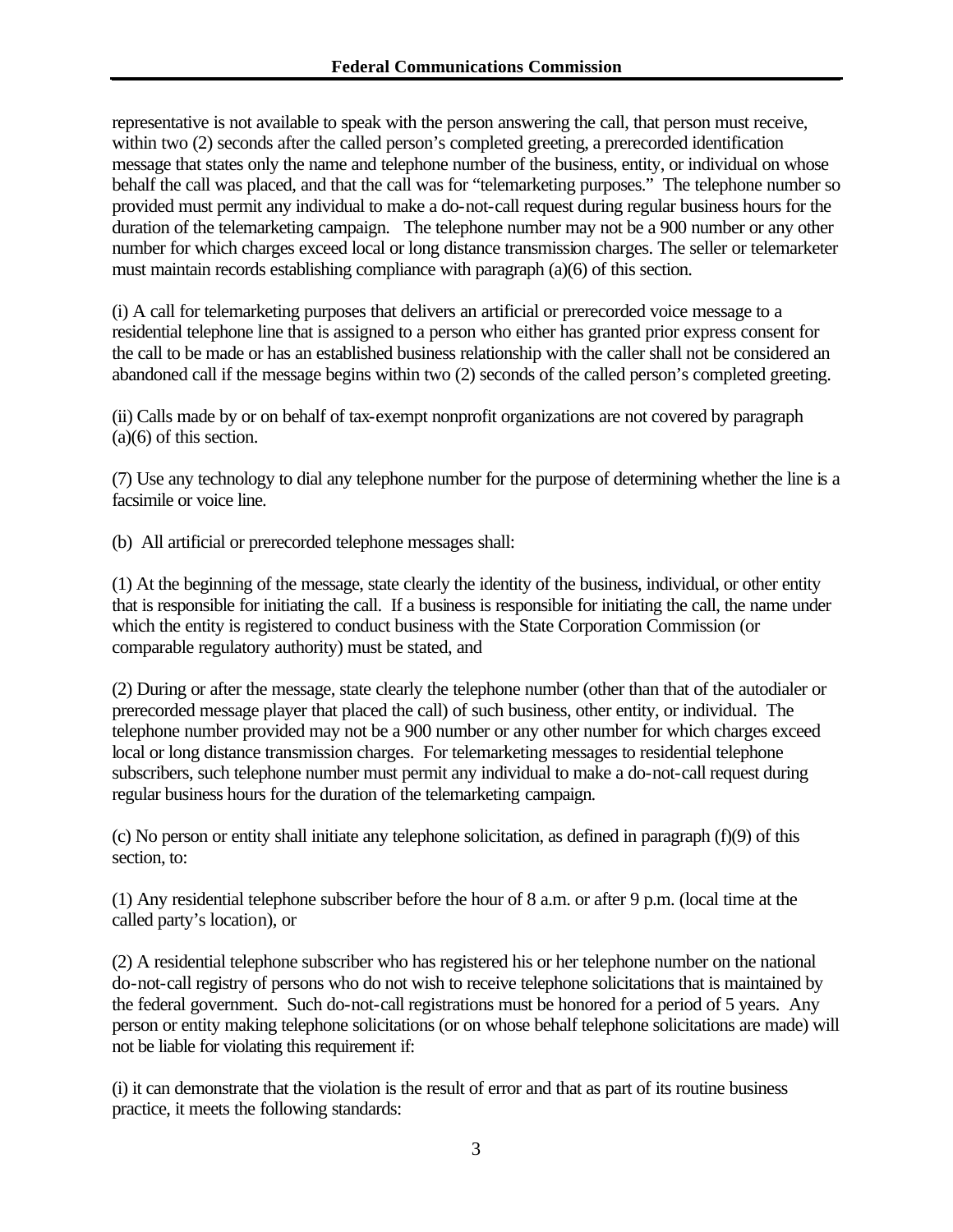(A) Written procedures. It has established and implemented written procedures to comply with the national do-not-call rules;

(B) Training of personnel. It has trained its personnel, and any entity assisting in its compliance, in procedures established pursuant to the national do-not-call rules;

(C) Recording. It has maintained and recorded a list of telephone numbers that the seller may not contact;

(D)Accessing the national do-not-call database. It uses a process to prevent telephone solicitations to any telephone number on any list established pursuant to the do-not-call rules, employing a version of the national do-not-call registry obtained from the administrator of the registry no more than three months prior to the date any call is made, and maintains records documenting this process; and (E) Purchasing the national do-not-call database. It uses a process to ensure that it does not sell, rent, lease, purchase or use the national do-not-call database, or any part thereof, for any purpose except compliance with this section and any such state or federal law to prevent telephone solicitations to telephone numbers registered on the national database. It purchases access to the relevant do-not-call data from the administrator of the national database and does not participate in any arrangement to share the cost of accessing the national database, including any arrangement with telemarketers who may not divide the costs to access the national database among various client sellers; or

(ii) It has obtained the subscriber's prior express invitation or permission. Such permission must be evidenced by a signed, written agreement between the consumer and seller which states that the consumer agrees to be contacted by this seller and includes the telephone number to which the calls may be placed; or

(iii) The telemarketer making the call has a personal relationship with the recipient of the call.

(d) No person or entity shall initiate any call for telemarketing purposes to a residential telephone subscriber unless such person or entity has instituted procedures for maintaining a list of persons who request not to receive telemarketing calls made by or on behalf of that person or entity. The procedures instituted must meet the following minimum standards:

(1) Written policy. Persons or entities making calls for telemarketing purposes must have a written policy, available upon demand, for maintaining a do-not-call list.

(2) Training of personnel engaged in telemarketing. Personnel engaged in any aspect of telemarketing must be informed and trained in the existence and use of the do-not-call list.

(3) Recording, disclosure of do-not-call requests. If a person or entity making a call for telemarketing purposes (or on whose behalf such a call is made) receives a request from a residential telephone subscriber not to receive calls from that person or entity, the person or entity must record the request and place the subscriber's name, if provided, and telephone number on the do-not-call list at the time the request is made. Persons or entities making calls for telemarketing purposes (or on whose behalf such calls are made) must honor a residential subscriber's do-not-call request within a reasonable time from the date such request is made. This period may not exceed thirty days from the date of such request. If such requests are recorded or maintained by a party other than the person or entity on whose behalf the telemarketing call is made, the person or entity on whose behalf the telemarketing call is made will be liable for any failures to honor the do-not-call request. A person or entity making a call for telemarketing purposes must obtain a consumer's prior express permission to share or forward the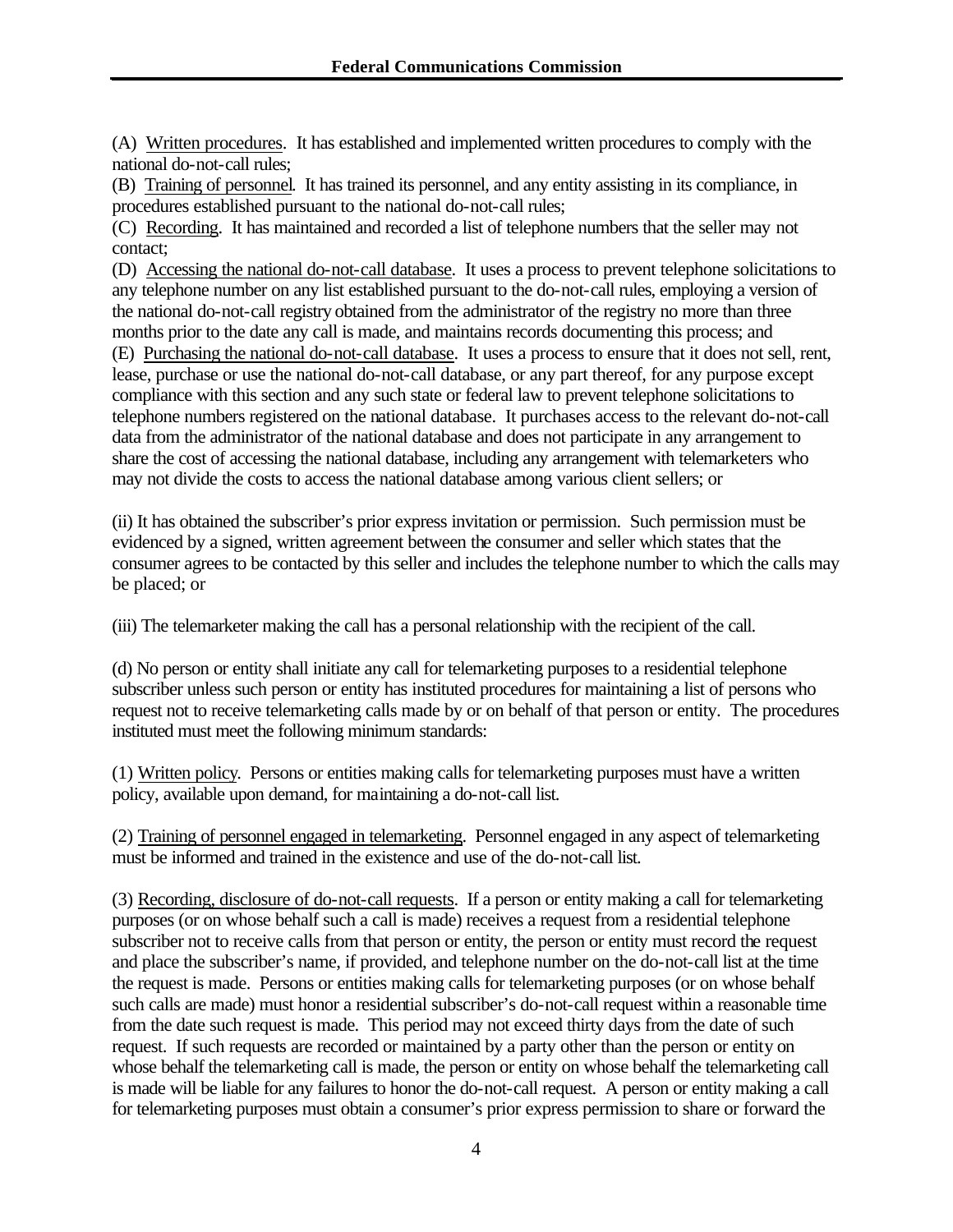consumer's request not to be called to a party other than the person or entity on whose behalf a telemarketing call is made or an affiliated entity.

(4) Identification of sellers and telemarketers. A person or entity making a call for telemarketing purposes must provide the called party with the name of the individual caller, the name of the person or entity on whose behalf the call is being made, and a telephone number or address at which the person or entity may be contacted. The telephone number provided may not be a 900 number or any other number for which charges exceed local or long distance transmission charges.

(5) Affiliated persons or entities. In the absence of a specific request by the subscriber to the contrary, a residential subscriber's do-not-call request shall apply to the particular business entity making the call (or on whose behalf a call is made), and will not apply to affiliated entities unless the consumer reasonably would expect them to be included given the identification of the caller and the product being advertised.

(6) Maintenance of do-not-call lists. A person or entity making calls for telemarketing purposes must maintain a record of a caller's request not to receive further telemarketing calls. A do-not-call request must be honored for 5 years from the time the request is made.

(7) Tax-exempt nonprofit organizations are not required to comply with 64.1200(d).

(e) The rules set forth in sections 64.1200(c) and 64.1200(d) are applicable to any person or entity making telephone solicitations or telemarketing calls to wireless telephone numbers to the extent described in the Commission's Report and Order, CG Docket No. 02-278, FCC 03-153, "Rules and Regulations Implementing the Telephone Consumer Protection Act of 1991."

(f) As used in this section:

(1) The terms automatic telephone dialing system and autodialer mean equipment which has the capacity to store or produce telephone numbers to be called using a random or sequential number generator and to dial such numbers.

(2) The term emergency purposes means calls made necessary in any situation affecting the health and safety of consumers.

(3) The term established business relationship means a prior or existing relationship formed by a voluntary two-way communication between a person or entity and a residential subscriber with or without an exchange of consideration, on the basis of the subscriber's purchase or transaction with the entity within the eighteen (18) months immediately preceding the date of the telephone call or on the basis of the subscriber's inquiry or application regarding products or services offered by the entity within the three months immediately preceding the date of the call, which relationship has not been previously terminated by either party.

(i) The subscriber's seller-specific do-not-call request, as set forth in paragraph (d)(3) of this section, terminates an established business relationship for purposes of telemarketing and telephone solicitation even if the subscriber continues to do business with the seller.

(ii) The subscriber's established business relationship with a particular business entity does not extend to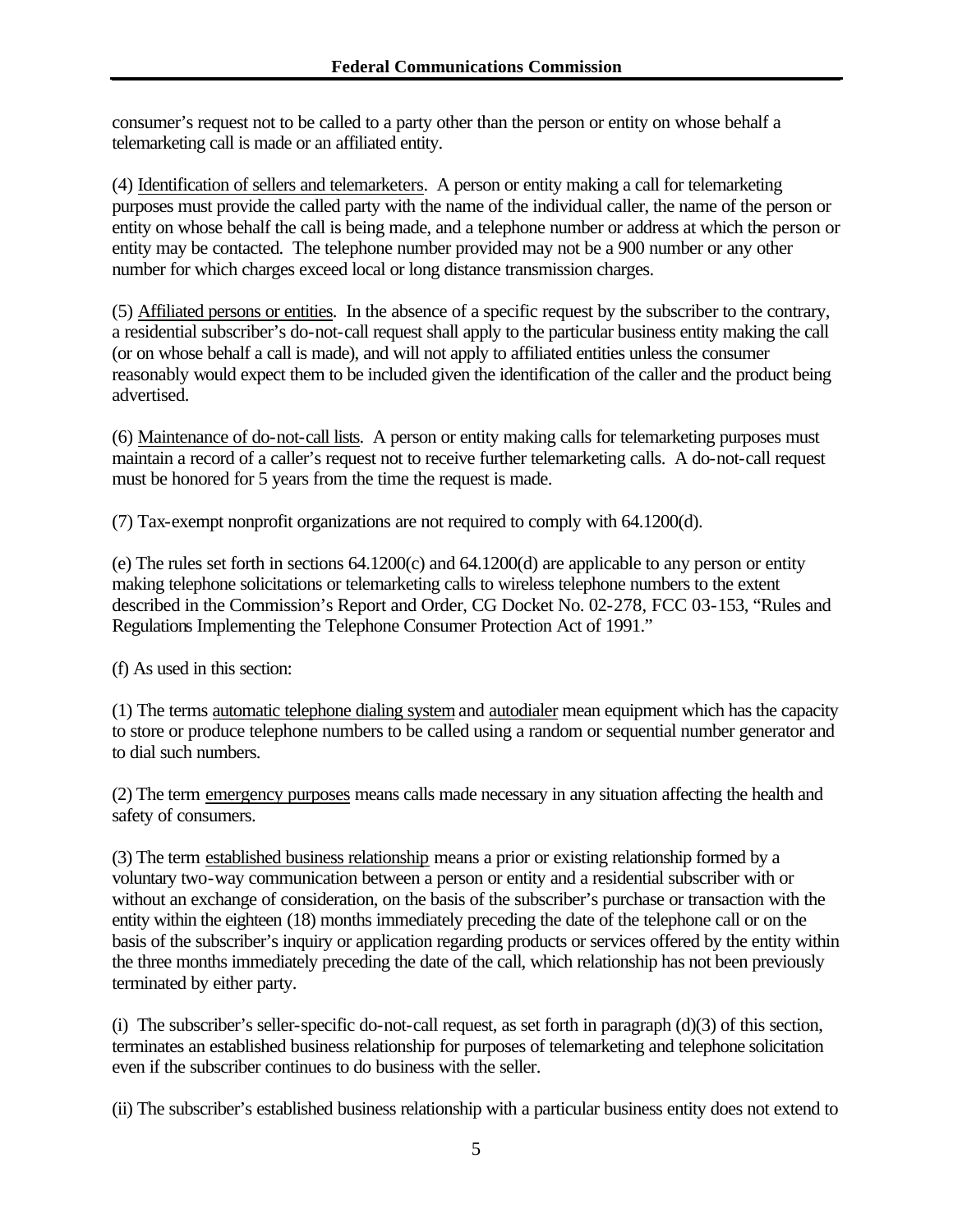affiliated entities unless the subscriber would reasonably expect them to be included given the nature and type of goods or services offered by the affiliate and the identity of the affiliate.

(4) The term facsimile broadcaster means a person or entity that transmits messages to telephone facsimile machines on behalf of another person or entity for a fee.

(5) The term seller means the person or entity on whose behalf a telephone call or message is initiated for the purpose of encouraging the purchase or rental of, or investment in, property, goods, or services, which is transmitted to any person.

(6) The term telemarketer means the person or entity that initiates a telephone call or message for the purpose of encouraging the purchase or rental of, or investment in, property, goods, or services, which is transmitted to any person.

(7) The term telemarketing means the initiation of a telephone call or message for the purpose of encouraging the purchase or rental of, or investment in, property, goods, or services, which is transmitted to any person.

(8) The term telephone facsimile machine means equipment which has the capacity to transcribe text or images, or both, from paper into an electronic signal and to transmit that signal over a regular telephone line, or to transcribe text or images (or both) from an electronic signal received over a regular telephone line onto paper.

(9) The term telephone solicitation means the initiation of a telephone call or message for the purpose of encouraging the purchase or rental of, or investment in, property, goods, or services, which is transmitted to any person, but such term does not include a call or message:

(i) To any person with that person's prior express invitation or permission.

(ii) To any person with whom the caller has an established business relationship; or

(iii) By or on behalf of a tax-exempt nonprofit organization.

(10) The term unsolicited advertisement means any material advertising the commercial availability or quality of any property, goods, or services which is transmitted to any person without that person's prior express invitation or permission.

(11) The term personal relationship means any family member, friend, or acquaintance of the telemarketer making the call.

(g) Beginning January 1, 2004, common carriers shall:

(1) When providing local exchange service, provide an annual notice, via an insert in the subscriber's bill, of the right to give or revoke a notification of an objection to receiving telephone solicitations pursuant to the national do-not-call database maintained by the federal government and the methods by which such rights may be exercised by the subscriber. The notice must be clear and conspicuous and include, at a minimum, the Internet address and toll-free number that residential telephone subscribers may use to register on the national database.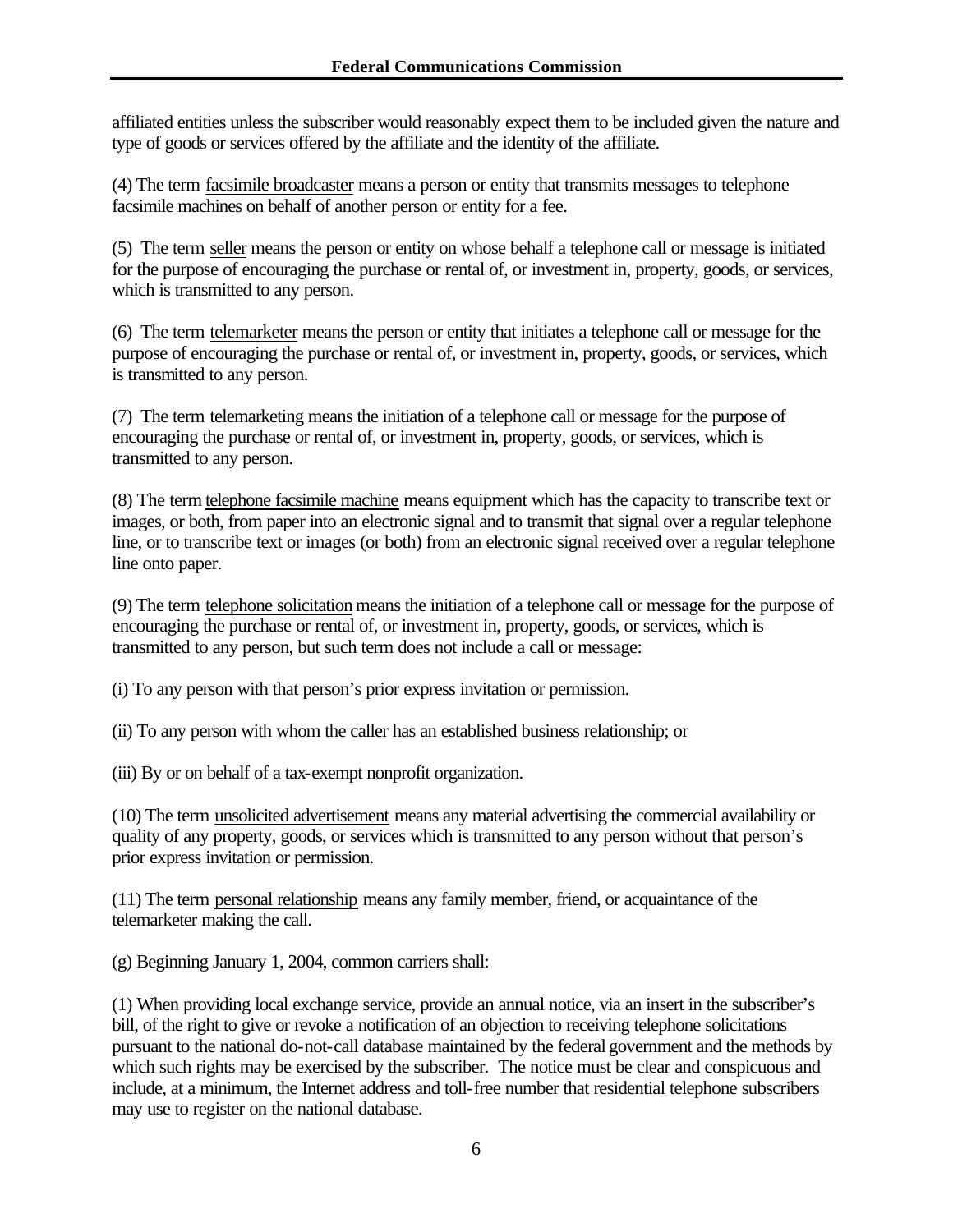(2) When providing service to any person or entity for the purpose of making telephone solicitations, make a one-time notification to such person or entity of the national do-not-call requirements, including, at a minimum, citation to 47 C.F.R. § 64.1200 and 16 C.F.R. Part 310. Failure to receive such notification will not serve as a defense to any person or entity making telephone solicitations from violations of this section.

(h) The administrator of the national do-not-call registry that is maintained by the federal government shall make the telephone numbers in the database available to the States so that a State may use the telephone numbers that relate to such State as part of any database, list or listing system maintained by such State for the regulation of telephone solicitations.

# § 64.1601 Delivery requirements and privacy restrictions.

4. Section 64.1601 is amended by adding paragraph (e) to read as follows:

\* \* \* \* \*

(e) Any person or entity that engages in telemarketing, as defined in section 64.1200(f)(7) must transmit caller identification information.

(i) For purposes of this paragraph, caller identification information must include either CPN or ANI, and, when available by the telemarketer's carrier, the name of the telemarketer. It shall not be a violation of this paragraph to substitute (for the name and phone number used in, or billed for, making the call) the name of the seller on behalf of which the telemarketing call is placed and the seller's customer service telephone number. The telephone number so provided must permit any individual to make a do-not-call request during regular business hours.

(ii) Any person or entity that engages in telemarketing is prohibited from blocking the transmission of caller identification information.

(iii) Tax-exempt nonprofit organizations are not required to comply with this paragraph.

§ 68.318 Additional limitations.

5. Section 68.318 is amended by revising (d) to read as follows:

#### **\* \* \* \* \***

(d) Telephone facsimile machines; Identification of the sender of the message*.* It shall be unlawful for person within the United States to use a computer or other electronic device to send any message via a telephone facsimile machine unless such person clearly marks, in a margin at the top or bottom of each transmitted page of the message or on the first page of the transmission, the date and time it is sent and an identification of the business, other entity, or individual sending the message and the telephone number of the sending machine or of such business, other entity, or individual. If a facsimile broadcaster demonstrates a high degree of involvement in the sender's facsimile messages, such as supplying the numbers to which a message is sent, that broadcaster's name, under which it is registered to conduct